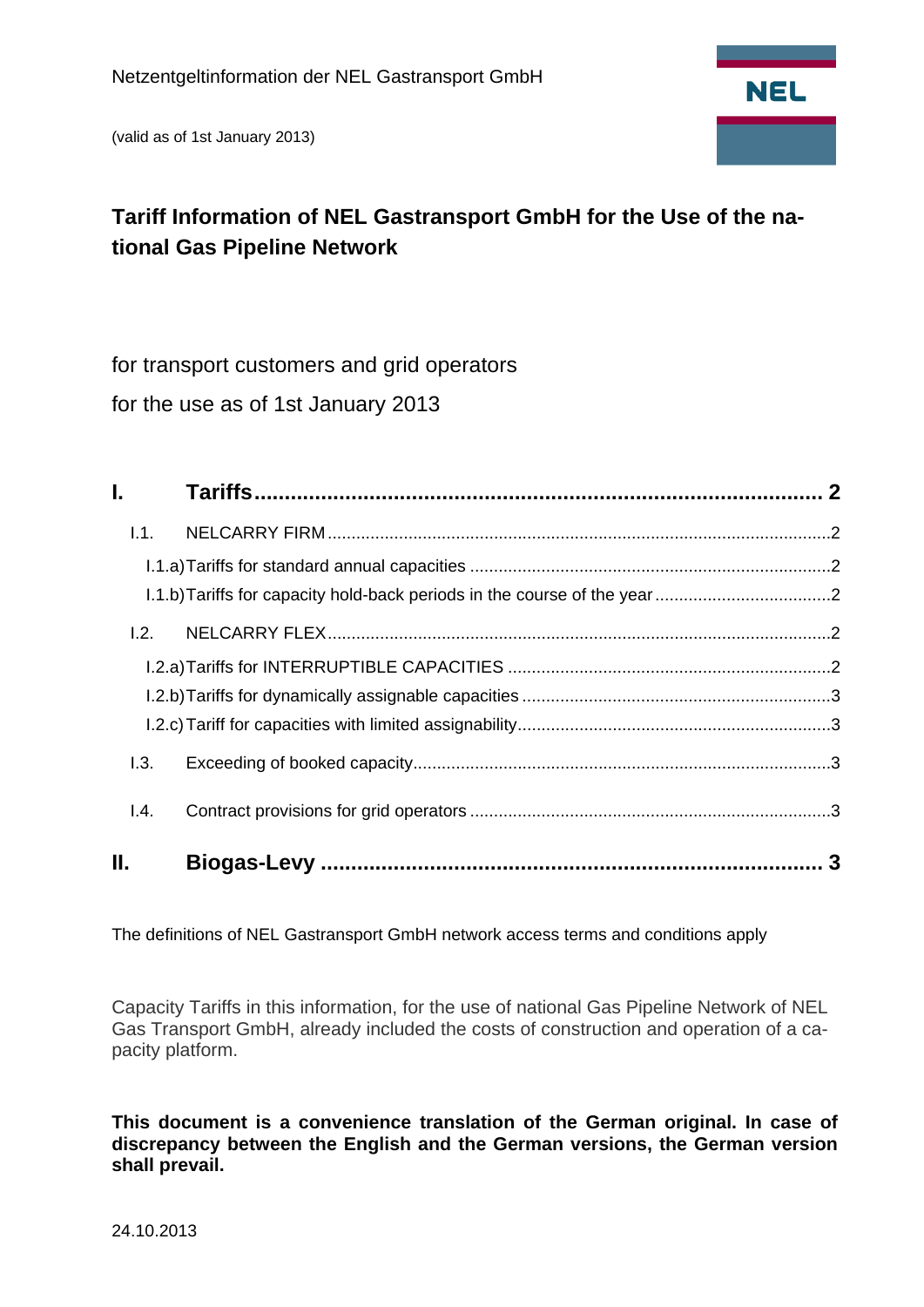

(valid as of 1st January 2013)

## **I. Tariffs**

## **I.1. NELCARRY FIRM**

## **I.1.a) Tariffs for standard annual capacities**

The specific tariff for the provision of firm and free ASSIGNABLE CAPACITIES at entry- and exit points with a booking period of 365 coherent days resp. 366 coherent days in a leap year (tariff for standard annual capacities) is the result of the following table. Additional to the tariffs, fees for measuring, invoicing and operation of measuring stations as well as the specific biogas levy will be charged as per section II.

| <b>Grid Point</b>               | <b>Flow Direction</b> | Tariff (EUR/(kWh/h)/a) |
|---------------------------------|-----------------------|------------------------|
| <b>Greifswald NEL</b>           | Entry                 | 5.24                   |
| <b>GDRM IKG</b>                 | Exit                  | 5,24                   |
| Versorgungsbetriebe Elbe (Plan) | Exit                  | 5,24                   |

#### **I.1.b) Tariffs for capacity hold-back periods in the course of the year**

The tariff for the provision of firm and FREE ASSIGNABLE CAPACITIES with capacity holdback periods in the course of the year derives from the multiplication of the tariffs for standard annual capacities as per section I.1.a with a proportional volume of  $\frac{1}{365}$  for every booked day

resp.  $\frac{1}{366}$  for every booked day in a leap year.

#### **I.2. NELCARRY FLEX**

## **I.2.a) Tariffs for INTERRUPTIBLE CAPACITIES**

The tariff for INTERRUPTIBLE CAPACITIES amounts to 90% of the tariff for firm capacity as per section I.1.